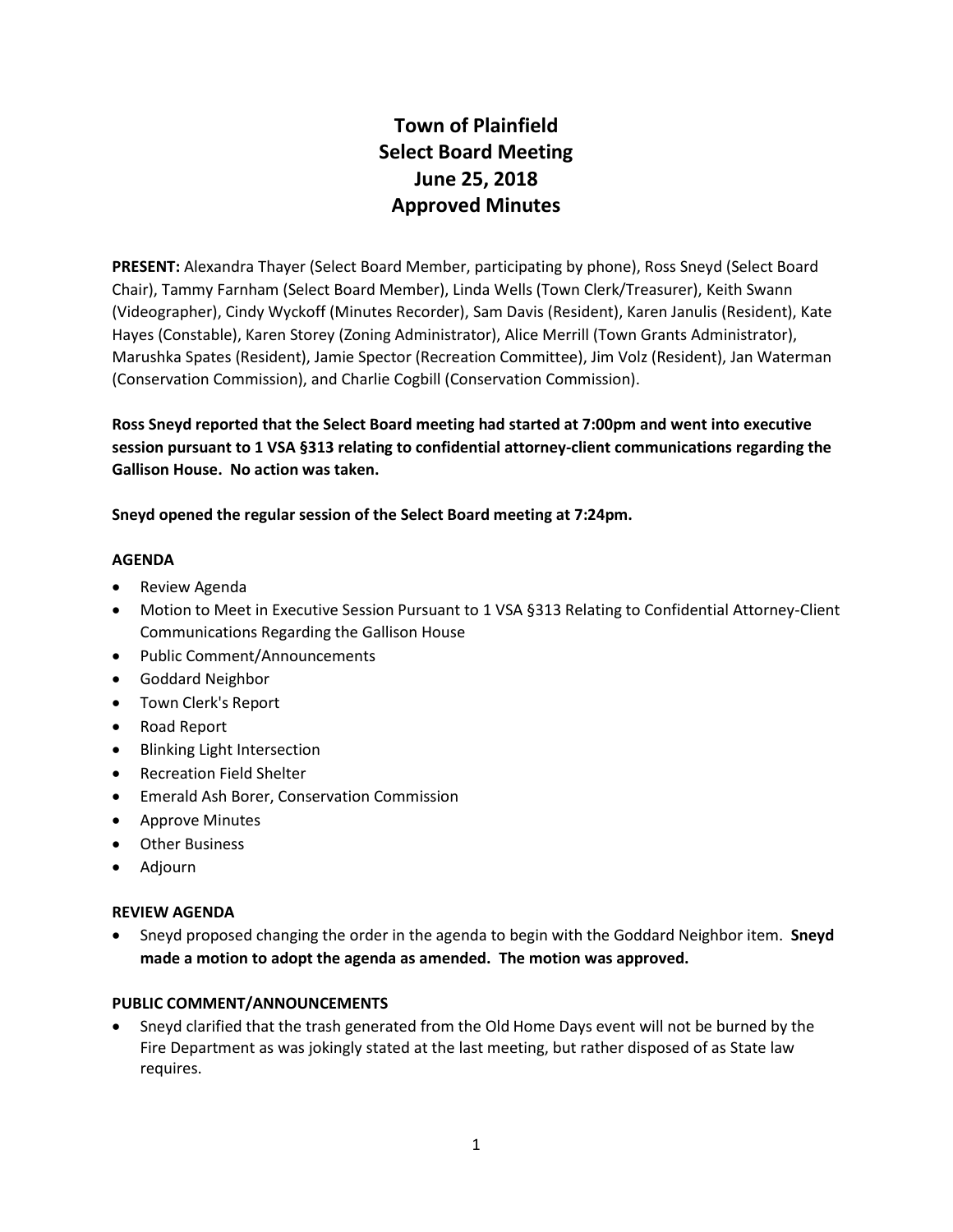- Sneyd reported that he was informed by Twinfield Union School Board Chair Patrick Healy that there will be a vacancy for a Plainfield resident starting in August and running through March 2019. The Select Board would like to appoint the new person in July and requested that anyone interested in serving should contact Linda Wells at the Town Clerk's office.
- Sneyd reported that the Cutler Memorial Library has asked someone from the Select Board to participate in the proposal review committee for the library's renovation study. Sneyd noted that despite the fact that no one from the Select Board is able to attend the first meeting, he will let Librarian Loona Brogan that the Select Board would like to remain involved.

# **GODDARD NEIGHBOR**

 Goddard College neighbors Karen Janulis and Sam Davis were present regarding problems related to a youth group, the Vermont Youth Conservation Corp, camping on the college campus in the vicinity of Janulis's residence. Janulis noted that this constituted a change in land use and asked that the Select Board require Goddard College to apply for a permit for a change in land use. Zoning Administrator Karen Storey reported on the action she has taken to address the complaint, noting she could not identify a clear violation within the existing Plainfield Zoning Regulations. Discussion followed resulting in Sneyd agreeing to contact the person at Goddard responsible for the group.

# **TOWN CLERK'S REPORT**

- Town Clerk/Treasurer Linda Wells reported that she is working to close the books for this fiscal year and is waiting for the State to pass its budget so that the Select Board can set the Town's tax rate.
- **Sneyd made a motion to approve the warrants of 6/15/18, 6/15/18, 6/22/18, 6/22/18, and 6/29/18. The motion was approved.**
- Sneyd noted an application for an access permit from Eric Abare of 3277 Country Club Road to be located on the easterly side of Highway #16 approximately 700 feet from the intersection of Country Club Road and Mitchell Road. Road Foreman Mike Nolan had placed a restriction that it include a 30-foot, 15-inch culvert. **Sneyd made a motion to approve the application for an access permit for Eric Abare at 3277 Country Club Road. The motion was approved.**
- Wells presented draft minutes that she had recorded from the 6/21/18 Select Board conference call.
- Wells informed Sneyd that he needs to sign warrants by 6/28/18 so she can close the books for this fiscal year.

#### **ROAD REPORT**

 Road Commissioner Bram Towbin had contacted the Select Board prior to the meeting to advise that he would not be present at the meeting, but that there was nothing to report.

#### **BLINKING LIGHT INTERSECTION**

 Sneyd reported that VTRANS, which is working on a redesign of the US Route 2/Main Street intersection, has been in contact with the Select Board regarding review of possible design options. VTRANS had indicated that it would not be ready to discuss any of the proposed options before August 2018. Alexandra Thayer recommended using the Town Hall Opera House as the venue for the meeting so that there would be adequate room for residents interested in attending.

#### **RECREATION FIELD SHELTER**

 Recreation Committee member Jamie Spector was present to provide an update on construction of the shelter at the Recreation Field. Spector noted that David Strong had informed her that there is a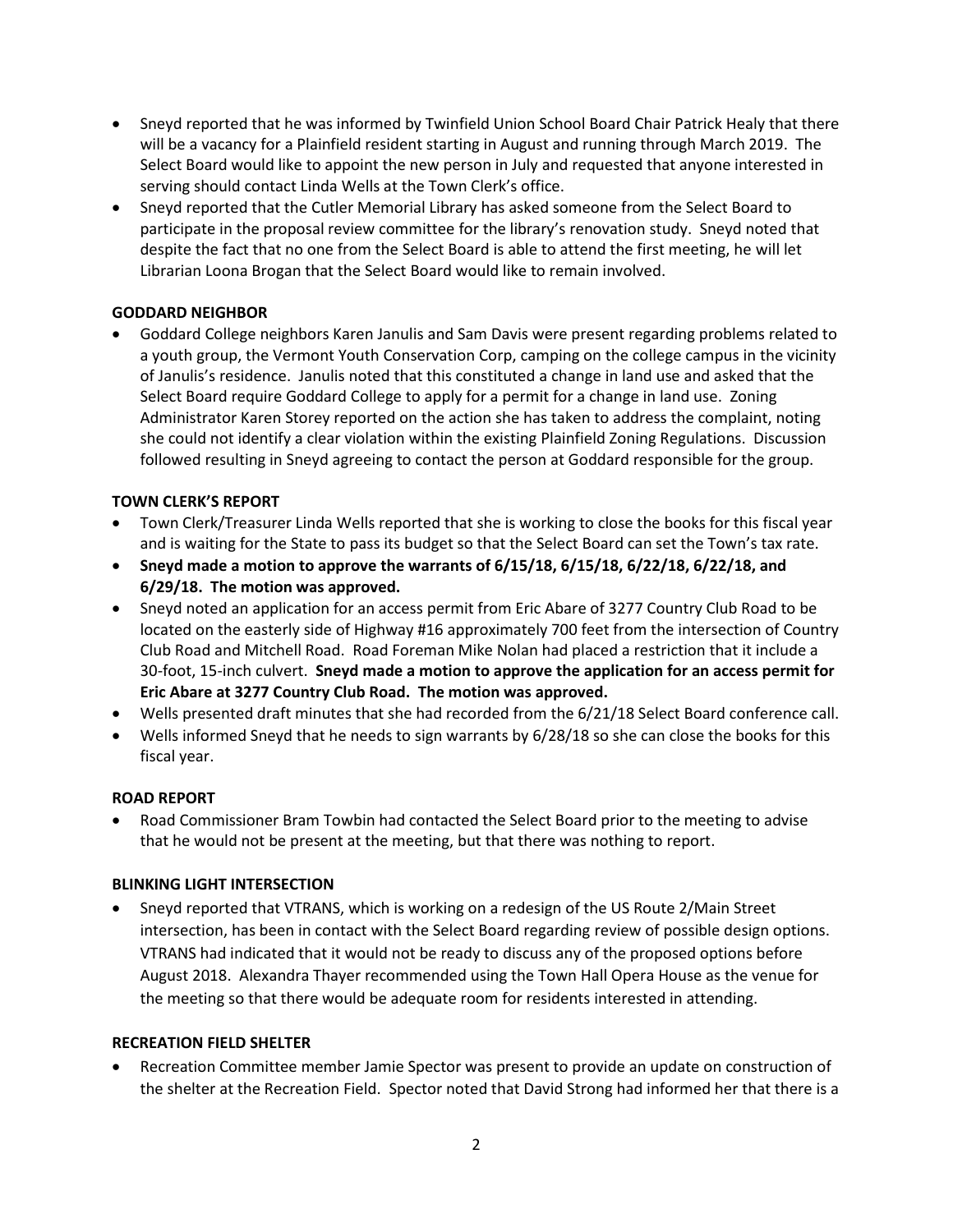matching-funds Building Facilities grant available from the State, which requires documentation of local investment in the project. Town Grants Administrator Alice Merrill stated that the grant application process is relatively simple, the submission deadline is the end of July, and, if successful, funds will be allocated in the fall. The Recreation Committee is looking for authorization from the Select Board for Merrill to work on the grant application. Spector listed a few additional amenities the Committee would like to see added at the shelter: electrical outlets, a trash can, and a drinking fountain. Thayer noted that picnic tables, if attached as part of the shelter, would likely qualify as an expense that the grant would match. Merrill noted that what was needed tonight from the Select Board was authorization to submit the grant application, authorization to hire Merrill to write the grant, and agreement to sign a letter of support for the project. **Sneyd made a motion to authorize Alice Merrill to apply for a Recreational Facilities grant for the shelter at the Recreation Field. The motion was approved.** It was agreed that if Merrill's time preparing the grant substantially exceeds the three hours she has estimated it will take, Merrill will inform the Select Board. Merrill will draft the letter of support and send it to the Select Board.

#### **EMERALD ASH BORER, CONSERVATION COMMISSION**

 Conservation Commission members Jan Waterman and Charlie Cogbill were present to brief the Select Board on recommendations regarding the newly discovered presence of the Emerald Ash Borer in Plainfield. Recommendations included assembling a task force that would include some members from the Conservation Commission, the Tree Warden, a Hazard Mitigation Committee member, and interested stakeholders from the public. Waterman also noted information that the Conservation Commission had gathered and forwarded to the Select Board. Tammy Farnham recommended that the task force also include someone from the Road Crew. Sneyd noted that a call should go out via the Town website and social media outlets for residents interested in serving on the task force, that the commissions and committees should make their own appointments, and that a date be set for the Select Board to make the appointments. Cogbill recommended that the number of people on the task force be a set figure and that the role of the task force be defined along with how long the task force should serve in that role. **Sneyd made a motion that the Select Board create a special task force to explore the issues presented by the Emerald Ash Borer invasive insect and that the task force include representation from the Conservation Commission, the Tree Warden, the Hazard Mitigation Committee, the Road Crew, and other interested citizens and stakeholders. The task force will comprise seven members and serve until 4/1/19, giving the new Select Board after Town Meeting an opportunity to revisit the issue. The motion was approved.** Waterman noted a meeting and field trip sponsored by the Marshfield Conservation Commission on the issue on 7/8/18 at 3:00pm at the Marshfield School House Common, where anyone from Plainfield is welcome to attend. Waterman added that the task force will be dealing with ash trees only in the public right-of-way along the roads and on Town properties and that if the task force indicates that an informational meeting on the issue is needed in Plainfield, the Conservation Commission can organize it. Waterman and Cogbill noted that the State should give the towns much more information and direction and coordinate a management strategy as much as possible rather than each town doing it on its own. The Select Board will take up the task force issue again at its 7/23/18 meeting.